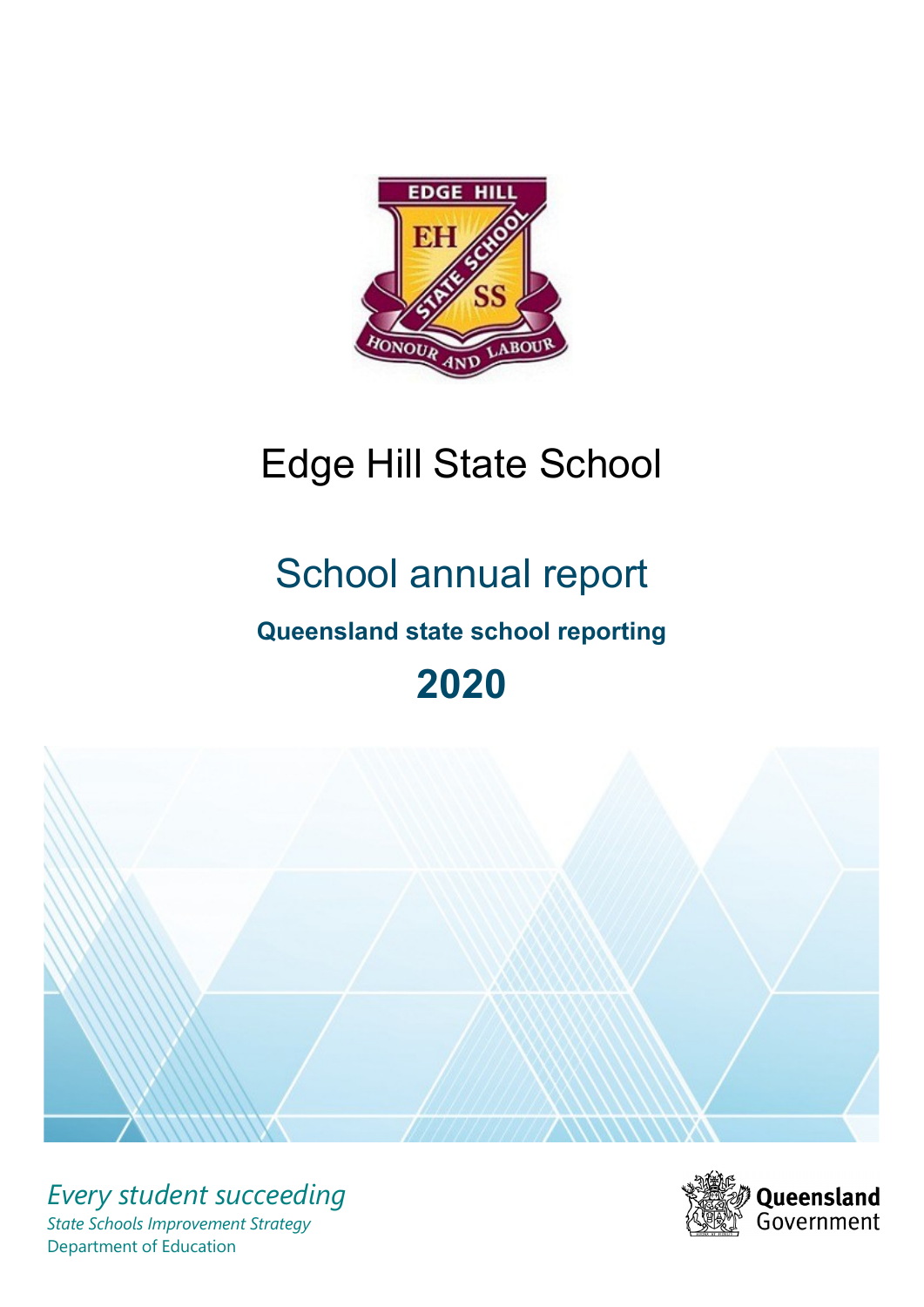**OFFICIAL – Public** Published as information source only. Public information used to create this report may not appear in this format in the public domain Please refer to disclaimer information.

#### **Contact details**

| <b>Postal Address</b> | PO Box 493H Edge Hill 4870     |
|-----------------------|--------------------------------|
| <b>Phone</b>          | (07) 4037 9555                 |
| Fax                   | (07) 4032 1164                 |
| Email                 | principal@edgehillss.eq.edu.au |
| Website               | https://edgehillss.eg.edu.au   |

#### **Disclaimer**

The materials presented in this report are distributed by the Department of Education (the department) as an information source only.<br>The information and data in this report is subject to change without notice.

The department makes no statements, representations, or warranties about the accuracy or completeness of, and you should not rely on, any information contained in this

report.<br>The department disclaim all responsibility and all liability (including without limitation, liability in negligence) for all expenses, losses, damages and costs you might incur as a<br>result of the information in thi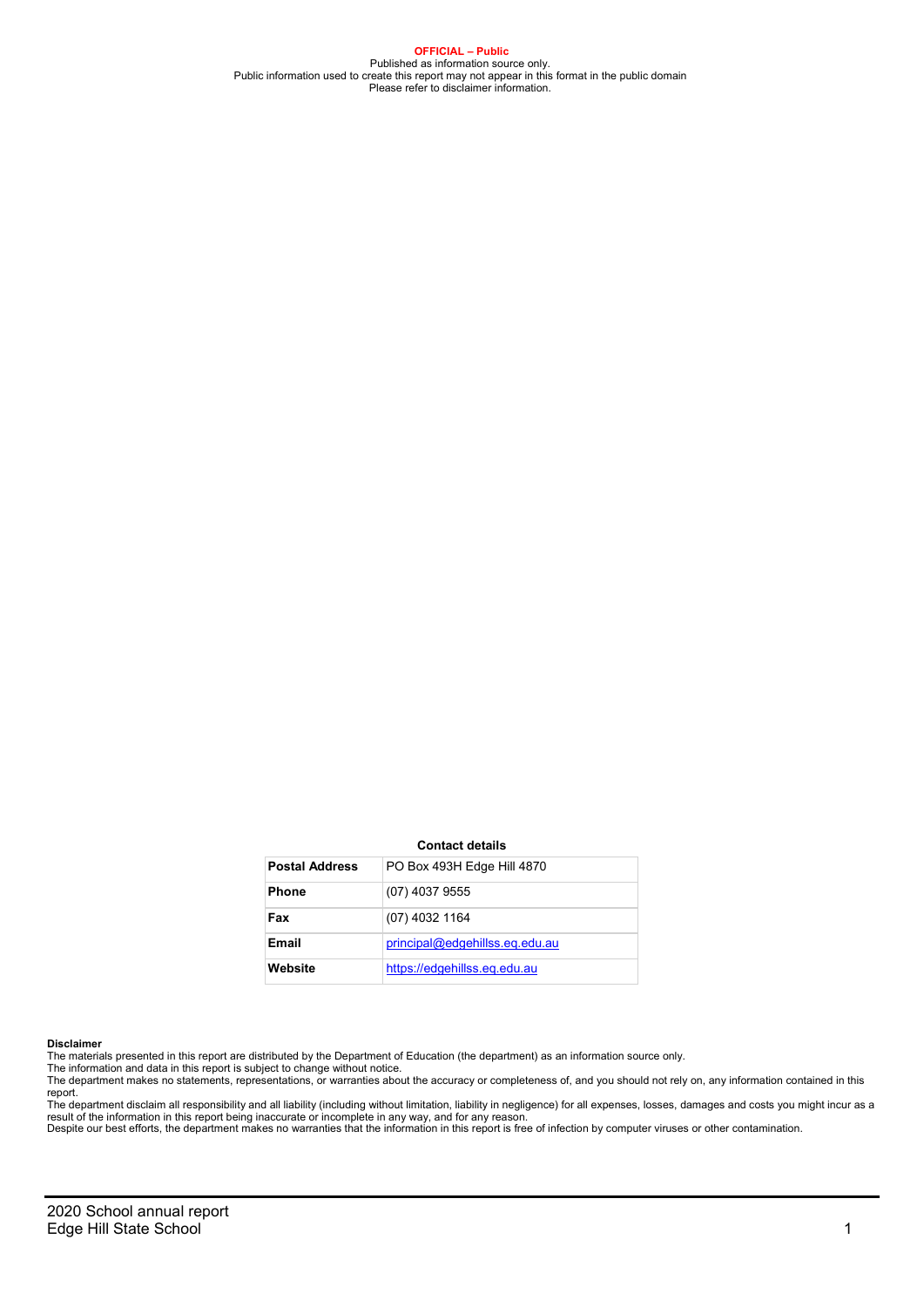| School context              |                                                                                                                                                                                                |
|-----------------------------|------------------------------------------------------------------------------------------------------------------------------------------------------------------------------------------------|
| Coeducational or single sex | Coeducational                                                                                                                                                                                  |
| Independent Public School   | Yes                                                                                                                                                                                            |
| Year levels offered in 2020 | Prep Year - Year 6                                                                                                                                                                             |
| Webpages                    | Additional information about Queensland state schools is located on the:<br>My School website<br><b>Queensland Government data website</b><br>Queensland Government schools directory website. |

## **Characteristics of the student body**

## **Student enrolments**

#### **Table 1: Student enrolments by year level**

|                   |       | <b>February</b> |       |       | <b>August</b> |       |  |  |
|-------------------|-------|-----------------|-------|-------|---------------|-------|--|--|
| <b>Year Level</b> | 2018  | 2019            | 2020  | 2018  | 2019          | 2020  |  |  |
| <b>Prep Year</b>  | 117   | 124             | 142   | 121   | 121           | 142   |  |  |
| Year 1            | 172   | 124             | 126   | 176   | 128           | 130   |  |  |
| Year 2            | 154   | 170             | 135   | 163   | 173           | 136   |  |  |
| Year 3            | 186   | 169             | 189   | 187   | 173           | 190   |  |  |
| Year 4            | 163   | 181             | 181   | 165   | 188           | 179   |  |  |
| Year 5            | 161   | 162             | 193   | 174   | 163           | 195   |  |  |
| Year <sub>6</sub> | 169   | 170             | 170   | 172   | 175           | 172   |  |  |
| <b>Total</b>      | 1,122 | 1,100           | 1,136 | 1,158 | 1,121         | 1,144 |  |  |

Notes

1. Student counts include headcount of all full- and part-time students at the school.

## **Average class sizes**

### **Table 2: Average class size information for each phase of schooling**

| <b>Year Levels</b> | 2018 | 2019 | 2020 |
|--------------------|------|------|------|
| Prep – Year 3      | 23   | 24   | 24   |
| Year 4 – Year 6    | 26   | 26   | 26   |

Notes

1. Classes are measured against the target of 25 students per teacher in Prep to Year 3 and Years 11 to 12, and target of 28 students per teacher in Years 4 to 10. Where composite classes exist across cohorts (e.g. Year 3/4) the class size targets would be the lower cohort target.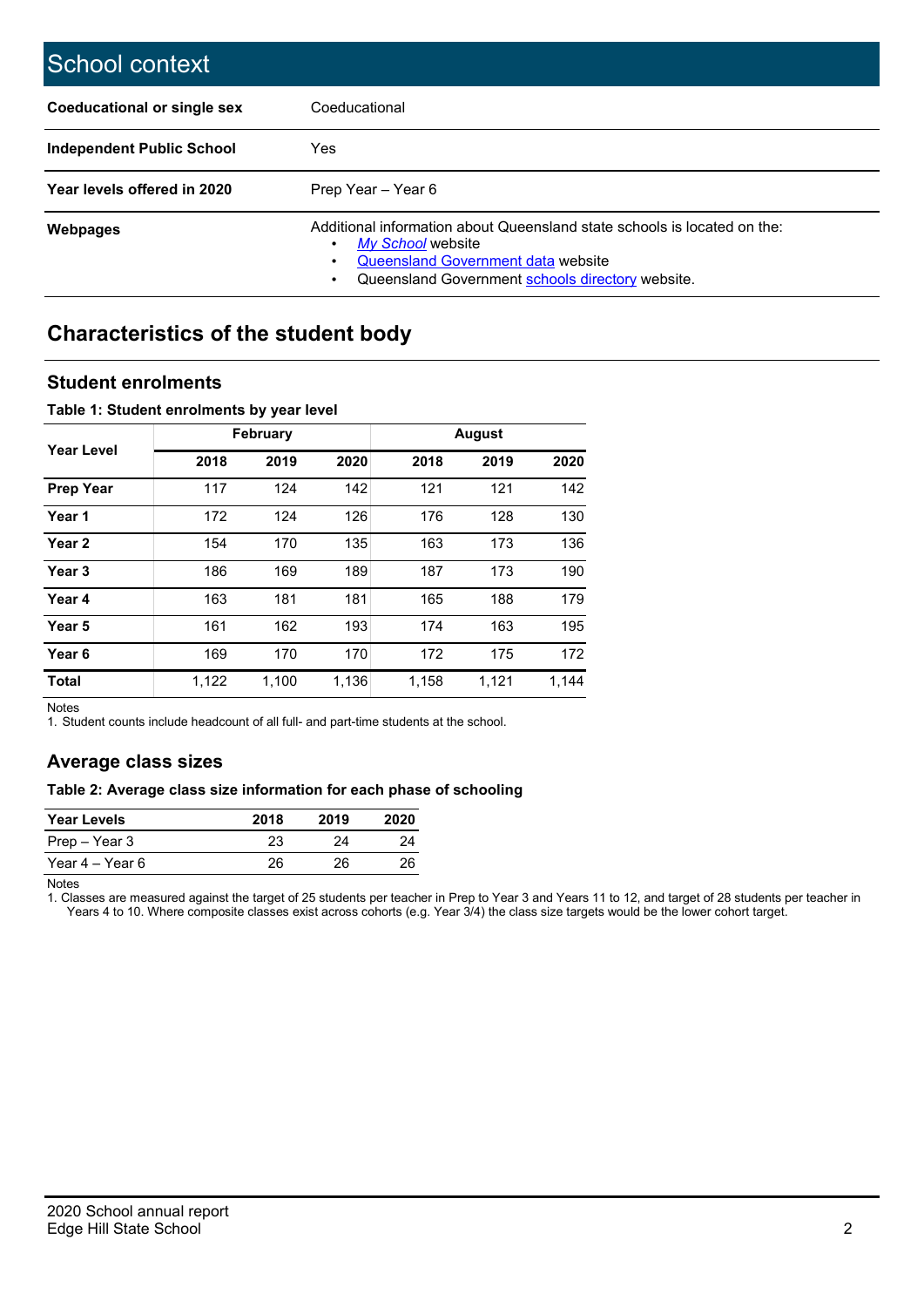

# Annual Implementation Plan 2020

## Our Vision

At Edge Hill State School we will educate the leaders of the future in an environment that endeavours to challenge and support them, to prepare them to be healthy, confident young Australians, living and working in a global society and economy.

# Strategic Priorities

| Educate the leaders of the<br>future                  | Contribute to developing<br>healthy, confident young<br>Australians | Provide opportunities for our<br>students to become global<br>citizens                 | Establish an environment<br>that values innovation for<br>excellence |
|-------------------------------------------------------|---------------------------------------------------------------------|----------------------------------------------------------------------------------------|----------------------------------------------------------------------|
| Improve engagement of<br>students with low attendance | Clearly demonstrate growth<br>for our all students                  | Focus on inclusive<br>educational practices to<br>enhance outcomes for all<br>students | Support excellence in<br>professional practice for all<br>staff      |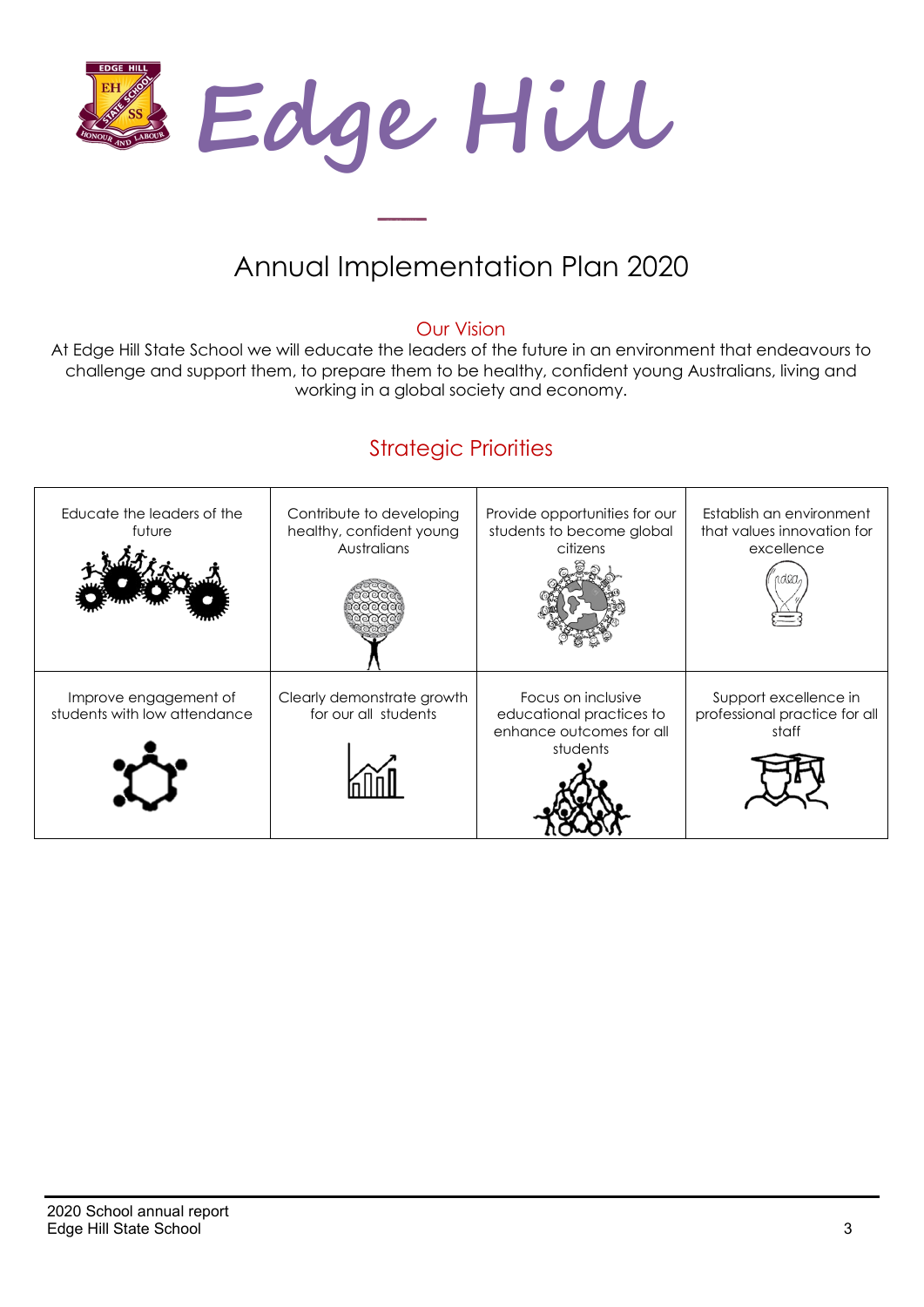## **Parent, student and staff satisfaction**

Tables 3–5 show selected items from the Parent/Caregiver, Student and Staff School Opinion Surveys. In response to the COVID-19 pandemic, the annual school opinion surveys of students, teachers and staff were not administered in 2020.

For state level information go to the *[School Opinion Survey](https://qed.qld.gov.au/publications/reports/statistics/schooling/schools/schoolopinionsurvey)* [webpage.](https://qed.qld.gov.au/publications/reports/statistics/schooling/schools/schoolopinionsurvey)

### **Table 3: Parent/Caregiver Survey**

| Percentage of parents/caregivers who agree <sup>1</sup> that:                                               | 2018   | 2019  | 2020 |
|-------------------------------------------------------------------------------------------------------------|--------|-------|------|
| My child is getting a good education at this school.                                                        | 98.3%  | 97.4% |      |
| This is a good school.                                                                                      | 98.3%  | 94.8% |      |
| My child likes being at this school. <sup>2</sup>                                                           | 98.3%  | 94.8% |      |
| My child feels safe at this school. <sup>2</sup>                                                            | 98.3%  | 94.8% |      |
| My child's learning needs are being met at this school. <sup>2</sup>                                        | 96.6%  | 94.8% |      |
| My child is making good progress at this school. <sup>2</sup>                                               | 98.3%  | 96.1% |      |
| Teachers at this school expect my child to do his or her best. <sup>2</sup>                                 | 100.0% | 94.8% |      |
| Teachers at this school provide my child with useful feedback about his or her school<br>work. <sup>2</sup> | 94.6%  | 89.5% |      |
| Teachers at this school motivate my child to learn. <sup>2</sup>                                            | 96.6%  | 97.4% |      |
| Teachers at this school treat students fairly. <sup>2</sup>                                                 | 96.5%  | 93.4% |      |
| I can talk to my child's teachers about my concerns. <sup>2</sup>                                           | 96.6%  | 96.1% |      |
| This school works with me to support my child's learning. <sup>2</sup>                                      | 96.6%  | 94.7% |      |
| This school takes parents' opinions seriously. <sup>2</sup>                                                 | 94.7%  | 92.0% |      |
| Student behaviour is well managed at this school. <sup>2</sup>                                              | 91.2%  | 92.1% |      |
| This school looks for ways to improve. <sup>2</sup>                                                         | 100.0% | 96.0% |      |
| This school is well maintained. <sup>2</sup>                                                                | 100.0% | 96.1% |      |

Notes

1. *Agree* represents the percentage of respondents who Somewhat Agree, Agree or Strongly Agree with the statement.

2. Nationally agreed parents/caregiver items.

3. DW = Data withheld to ensure confidentiality.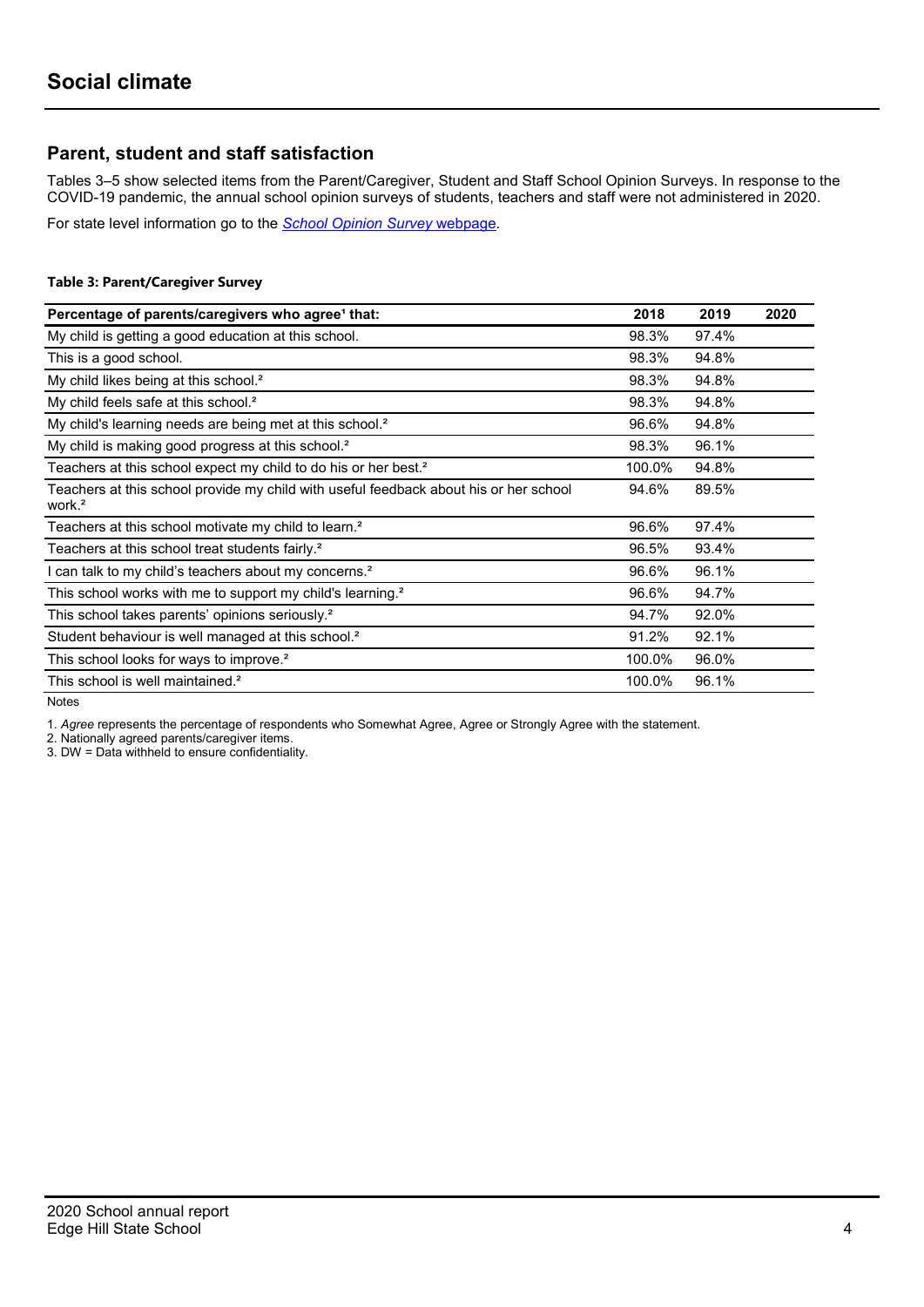#### **Table 4: Student Survey**

| Percentage of students who agree <sup>1</sup> that:                            | 2018   | 2019   | 2020 |
|--------------------------------------------------------------------------------|--------|--------|------|
| am getting a good education at my school.                                      | 100.0% | 100.0% |      |
| I like being at my school. <sup>2</sup>                                        | 98.9%  | 99.2%  |      |
| I feel safe at my school. <sup>2</sup>                                         | 100.0% | 100.0% |      |
| My teachers motivate me to learn. <sup>2</sup>                                 | 100.0% | 100.0% |      |
| My teachers expect me to do my best. <sup>2</sup>                              | 100.0% | 100.0% |      |
| My teachers provide me with useful feedback about my school work. <sup>2</sup> | 100.0% | 99.2%  |      |
| Teachers at my school treat students fairly. <sup>2</sup>                      | 97.8%  | 97.7%  |      |
| can talk to my teachers about my concerns. <sup>2</sup>                        | 96.7%  | 97.7%  |      |
| My school takes students' opinions seriously. <sup>2</sup>                     | 98.9%  | 99.2%  |      |
| Student behaviour is well managed at my school. <sup>2</sup>                   | 98.9%  | 99.2%  |      |
| My school looks for ways to improve. <sup>2</sup>                              | 100.0% | 100.0% |      |
| My school is well maintained. <sup>2</sup>                                     | 100.0% | 99.2%  |      |
| My school gives me opportunities to do interesting things. <sup>2</sup>        | 100.0% | 100.0% |      |

Notes

1. *Agree* represents the percentage of respondents who Somewhat Agree, Agree or Strongly Agree with the statement.

2. Nationally agreed student items.

3. DW = Data withheld to ensure confidentiality.

#### **Table 5: Staff Survey**

| Percentage of staff who agree <sup>1</sup> that:                                                          | 2018  | 2019   | 2020 |
|-----------------------------------------------------------------------------------------------------------|-------|--------|------|
| I enjoy working at this school.                                                                           | 98.6% | 97.2%  |      |
| I feel this school is a safe place in which to work.                                                      | 98.6% | 97.1%  |      |
| I receive useful feedback about my work at this school.                                                   | 95.7% | 97.2%  |      |
| feel confident embedding Aboriginal and Torres Strait Islander perspectives across the<br>learning areas. | 98.2% | 83.9%  |      |
| Students are treated fairly at this school.                                                               | 97.1% | 100.0% |      |
| Student behaviour is well managed at this school.                                                         | 97.1% | 94.4%  |      |
| Staff are well supported at this school.                                                                  | 92.8% | 97.2%  |      |
| This school takes staff opinions seriously.                                                               | 95.6% | 97.2%  |      |
| This school looks for ways to improve.                                                                    | 97.1% | 100.0% |      |
| This school is well maintained.                                                                           | 98.6% | 97.1%  |      |
| This school gives me opportunities to do interesting things.                                              | 95.7% | 100.0% |      |

Notes

1. *Agree* represents the percentage of respondents who Somewhat Agree, Agree or Strongly Agree with the statement.

2. DW = Data withheld to ensure confidentiality.

## **Description of how this school manages non-attendance**

Queensland state schools manage non-attendance in line with the Queensland Department of Education procedures: *[Managing Student Absences and Enforcing Enrolment and Attendance at State Schools](https://ppr.qed.qld.gov.au/pp/managing-student-absences-and-enforcing-enrolment-and-attendance-at-state-schools-procedure)*; and *[Roll Marking in State Schools,](https://ppr.qed.qld.gov.au/pp/roll-marking-in-state-schools-procedure)* which outline processes for managing and recording student attendance and absenteeism.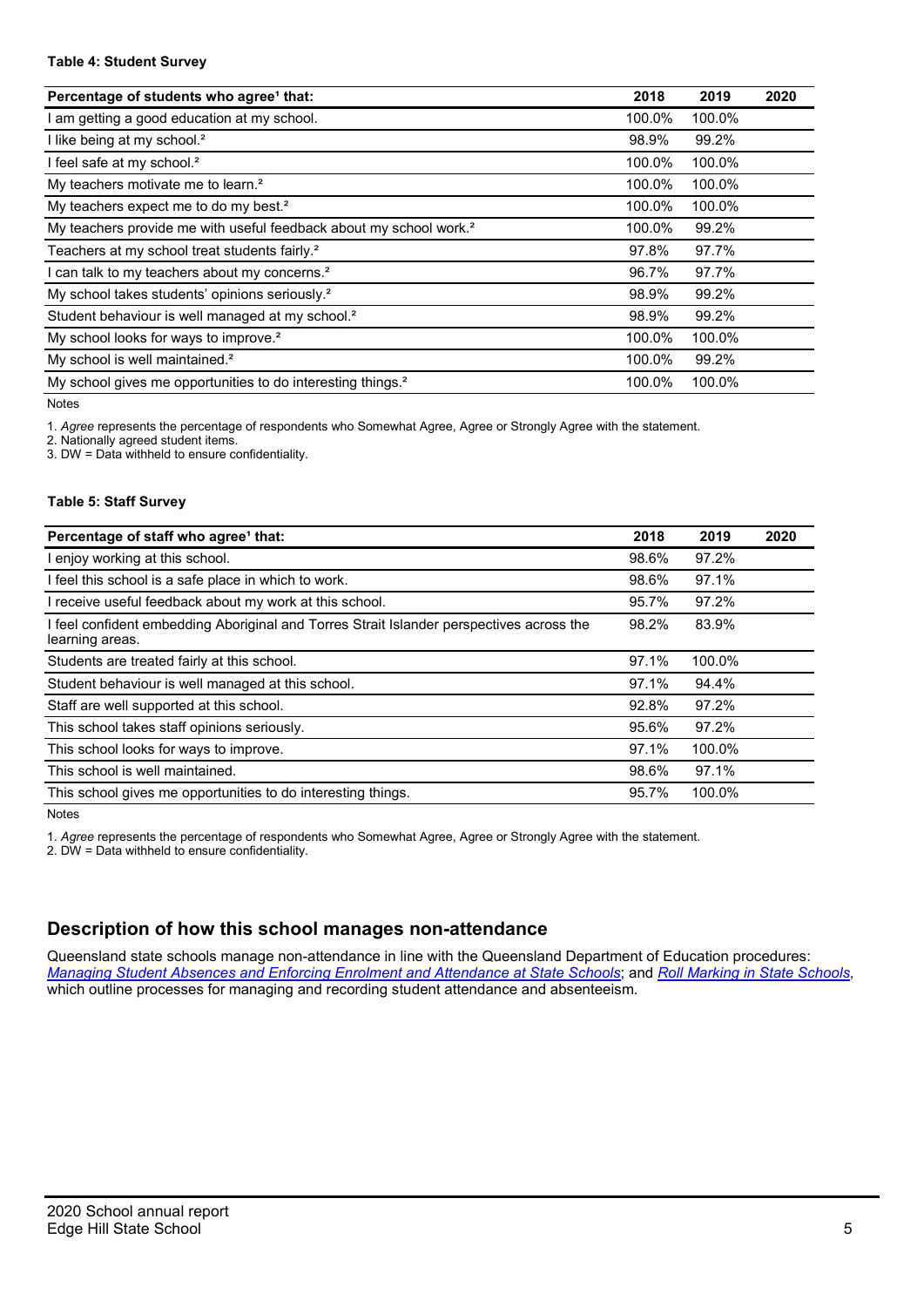## **School disciplinary absences**

#### **Table 6: Count of school disciplinary absences at this school**

| Type of school disciplinary absence | 2018 | 2019 | 2020 |
|-------------------------------------|------|------|------|
| <b>Short Suspension</b>             |      |      | 13   |
| Long Suspension                     |      |      |      |
| Exclusion                           | 0    |      |      |
| Total                               |      | 8    | 13   |

Notes

1. School disciplinary absence (SDA) data is a total of short suspensions (1–10 days), long suspensions (11–20 days), exclusions and cancellations. 2. The number of SDAs is not the number of students who received an SDA as one student may be suspended several times in a school year. Each time a student is suspended it is recorded as an additional SDA. The data does not reflect the outcomes of appeal decisions.

3. 2020 data was impacted by the COVID-19 health emergency. There were significantly fewer SDAs during the home-based learning period (the first five weeks of Term 2) compared to previous years.

## **School funding**

## **School income broken down by funding source**

School income, reported by financial year accounting cycle using standardised national methodologies and broken down by funding source is available via the *[My School](http://www.myschool.edu.au/)* website.

#### *How to access our income details*

- 1. Click on the *My School* link [http://www.myschool.edu.au/.](http://www.myschool.edu.au/)
- 2. Enter the school name or suburb of the school you wish to search.

| Search by school name or suburb | <b>School sector</b> | <b>School type</b><br>447 | <b>State</b> | ∽ |
|---------------------------------|----------------------|---------------------------|--------------|---|
|                                 |                      |                           |              |   |

3. Click on *View School Profile* to access the school's profile.



4. Click on *Finances* and select the appropriate year to view school financial information.

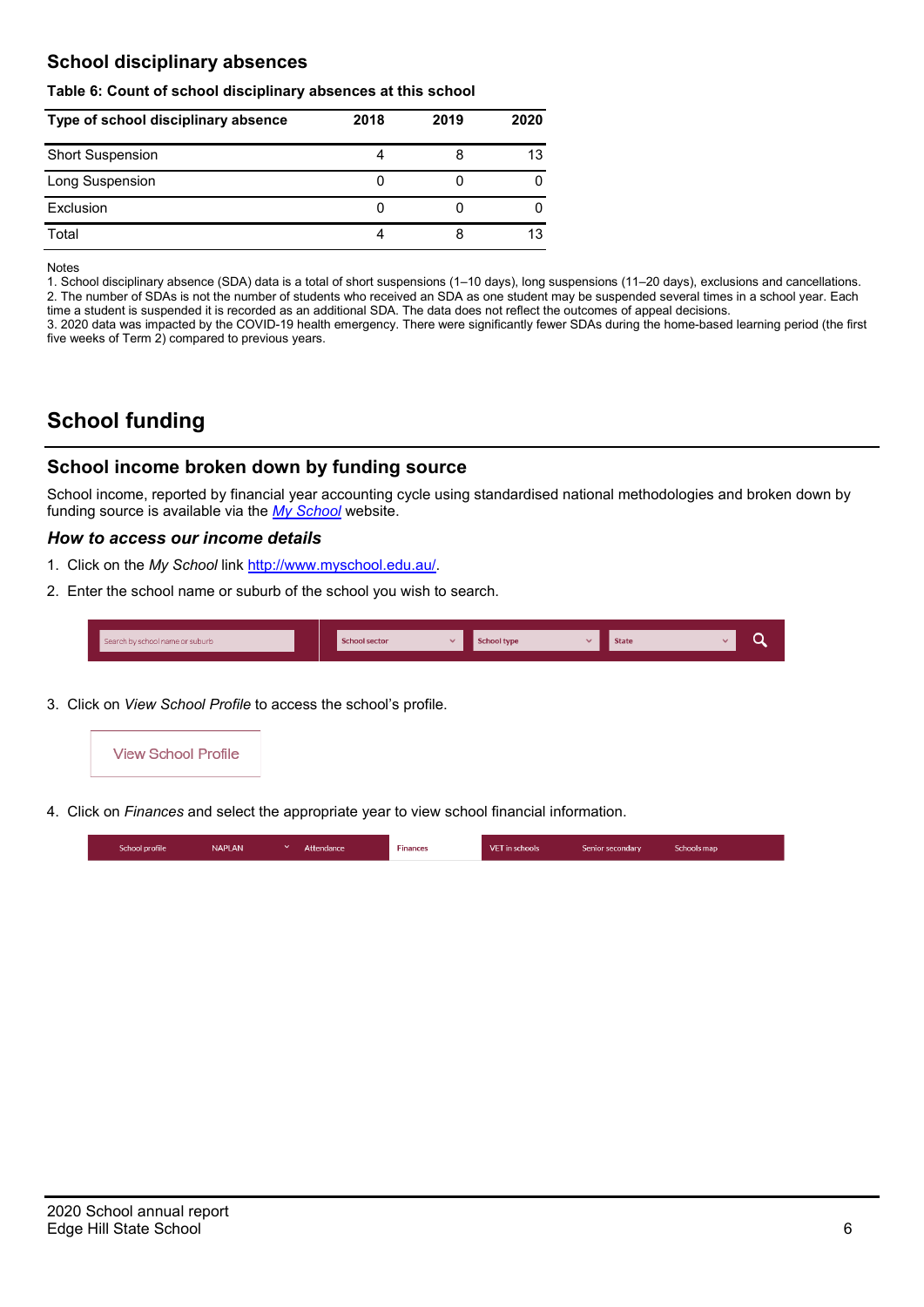# **Teacher standards and qualifications**

The *Teacher registration eligibility requirements: Policy* (p.1) states:

To be eligible for registration, a person must satisfy the Queensland College of Teachers (QCT) that they meet requirements regarding qualification and experience, or have otherwise met the requirements of the *Australian Professional Standards for Teachers* (APST). A person must also satisfy the QCT that they are suitable to teach and meet English language proficiency requirements. All these requirements are specified in the Act and the *Education (Queensland College of Teachers) Regulation 2005* (the Regulation).

The qualifications required for teacher registration are successful completion of either -

- (a) a four-year initial teacher education program including teacher education studies of at least one year (e.g. a Bachelor of Education, or a double Bachelor degree in Science and Teaching) or
- (b) a one-year graduate initial teacher education program following a degree (e.g. a one-year Graduate Diploma of Education (Secondary) after a three-year Bachelor degree) or
- (c) another course of teacher education that the QCT is reasonably satisfied is the equivalent of (a) or (b). These are considered on a case-by-case basis.

For more information, please refer to the following link:

• <https://www.qct.edu.au/registration/qualifications>

## **Workforce composition**

## **Staff composition, including Indigenous staff**

### **Table 7: Workforce composition for this school**

| <b>Description</b> |      | <b>Teaching staff</b> |      | Non-teaching staff |      |      | Indigenous staff |      |      |
|--------------------|------|-----------------------|------|--------------------|------|------|------------------|------|------|
|                    | 2018 | 2019                  | 2020 | 2018               | 2019 | 2020 | 2018             | 2019 | 2020 |
| Headcount          | 75   | 76                    | 78   | 46                 | 48   | 44 I | ה>               |      |      |
| <b>FTF</b>         | 69   |                       | 70.  | 29                 | 30   | 28   | <5               | <5   |      |

Notes<br>1

1. Teaching staff includes school leaders.<br>2. Indigenous refers to Aboriginal and Tor

2. Indigenous refers to Aboriginal and Torres Strait Islander people of Australia.<br>3. FTE = full-time equivalent

 $FTE = full-time equivalent$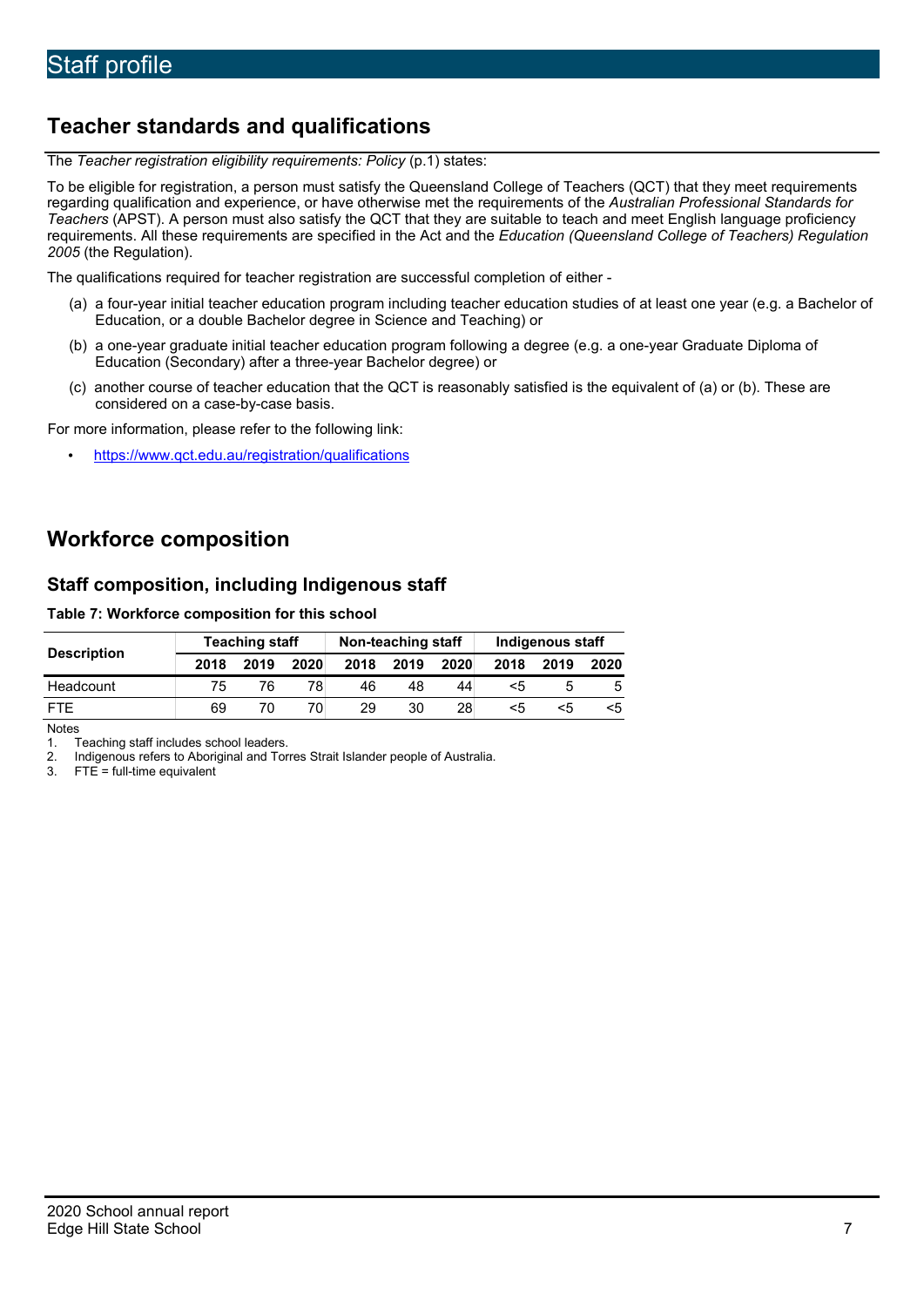# **Key student outcomes**

## **Student attendance**

Tables 8–9 show attendance rates at this school as percentages. In 2020, the COVID-19 health emergency affected student attendance in Queensland Government schools. Comparisons between 2020 and previous years' attendance data should not be made.

#### **Table 8: Overall student attendance at this school**

| <b>Description</b>                                  | 2018   | 2019 | 2020 |
|-----------------------------------------------------|--------|------|------|
| Overall attendance rate for students at this school | $94\%$ | 93%  | 93%  |

Notes<br>1. Th

The student attendance rate is based on Semester 1 each year and is generated by dividing the total of full-days and part-days that students

attended, and comparing this to the total of all possible days for students to attend, expressed as a percentage.

2. Full-time students only.

#### **Table 9: Student attendance rates for each year level at this school**

| <b>Year Level</b> | 2018 | 2019 | 2020 |
|-------------------|------|------|------|
| Prep Year         | 95%  | 92%  | 92%  |
| Year 1            | 93%  | 94%  | 92%  |
| Year 2            | 95%  | 93%  | 93%  |
| Year 3            | 94%  | 94%  | 93%  |
| Year 4            | 94%  | 93%  | 93%  |
| Year 5            | 95%  | 93%  | 93%  |
| Year 6            | 94%  | 94%  | 93%  |

Notes<br>1. Th

The student attendance rate is based on Semester 1 each year and is generated by dividing the total of full-days and part-days that students attended, and comparing this to the total of all possible days for students to attend, expressed as a percentage.

2. Full-time students only.

<sup>3.</sup> DW = Data withheld to ensure confidentiality